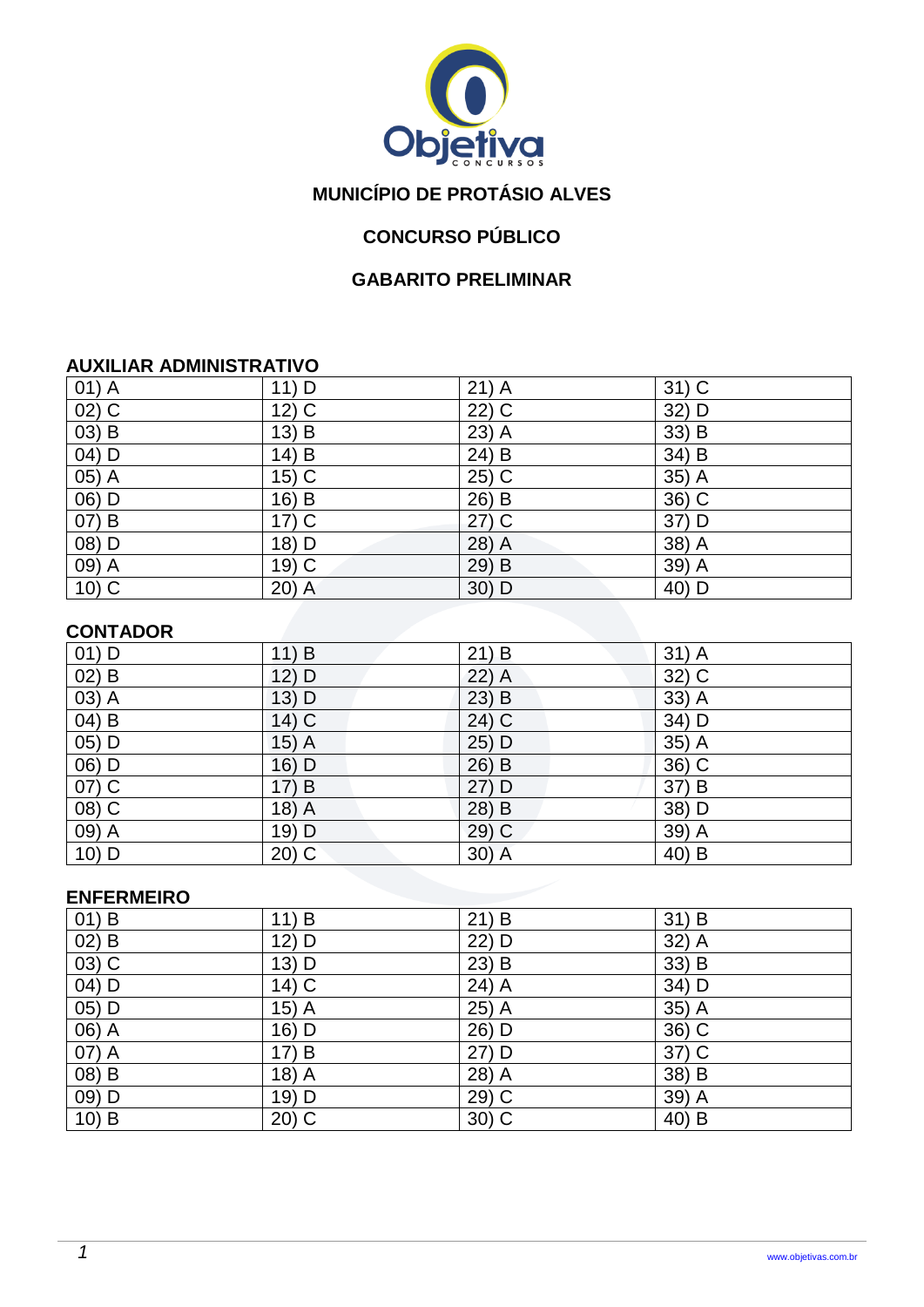

# **MÉDICO CLÍNICO GERAL**

| $01)$ B  | 11) B   | 21) B   | $31)$ A |
|----------|---------|---------|---------|
| 02) B    | 12) D   | 22) D   | 32) B   |
| $03)$ C  | 13) D   | $23)$ B | 33) A   |
| $04)$ D  | $14)$ C | $24)$ A | $34)$ C |
| $05)$ D  | $15)$ A | $25)$ B | $35)$ A |
| 06) A    | 16) D   | 26) D   | 36) D   |
| 07) A    | 17) B   | 27) D   | 37) C   |
| $(08)$ B | 18) A   | 28) A   | 38) C   |
| $09)$ D  | 19) D   | 29) C   | 39) D   |
| $10)$ B  | 20) C   | $30)$ B | 40) C   |

### **MERENDEIRA – SERVENTE**

| $01)$ B            | $11)$ D | $21)$ A |
|--------------------|---------|---------|
| 02) D              | $12)$ C | 22) A   |
| $(03)$ B           | $13)$ C | 23) B   |
| $\overline{04)}$ C | $14)$ A | 24) D   |
| $05)$ A            | $15)$ B | $25)$ B |
| 06) A              | $16)$ B | $26)$ C |
| 07) D              | $17)$ A | $27)$ C |
| $(08)$ C           | 18) D   | $28)$ D |
| $09)$ B            | $19)$ A | 29) A   |
| $10)$ A            | $20)$ C | $30)$ B |
|                    |         |         |
| <b>MOTORISTA</b>   |         |         |

#### **MOTORISTA**

| $01)$ B                        | 11) B                          | $21)$ A |
|--------------------------------|--------------------------------|---------|
| $02)$ D                        | $12)$ D                        | $22)$ C |
| 03) A                          | 13)<br>$\overline{\mathsf{A}}$ | $23)$ D |
| 04) A                          | $14)$ B                        | 24) B   |
| $05)$ D                        | $15)$ C                        | 25) B   |
| $\overline{06}$ $\overline{C}$ | 16) D                          | $26)$ C |
| 07) C                          | 17) D                          | 27) B   |
| $(08)$ A                       | $18)$ C                        | $28)$ A |
| $(09)$ B                       | 19) A                          | 29) D   |
| $10)$ C                        | $20)$ C                        | 30) A   |